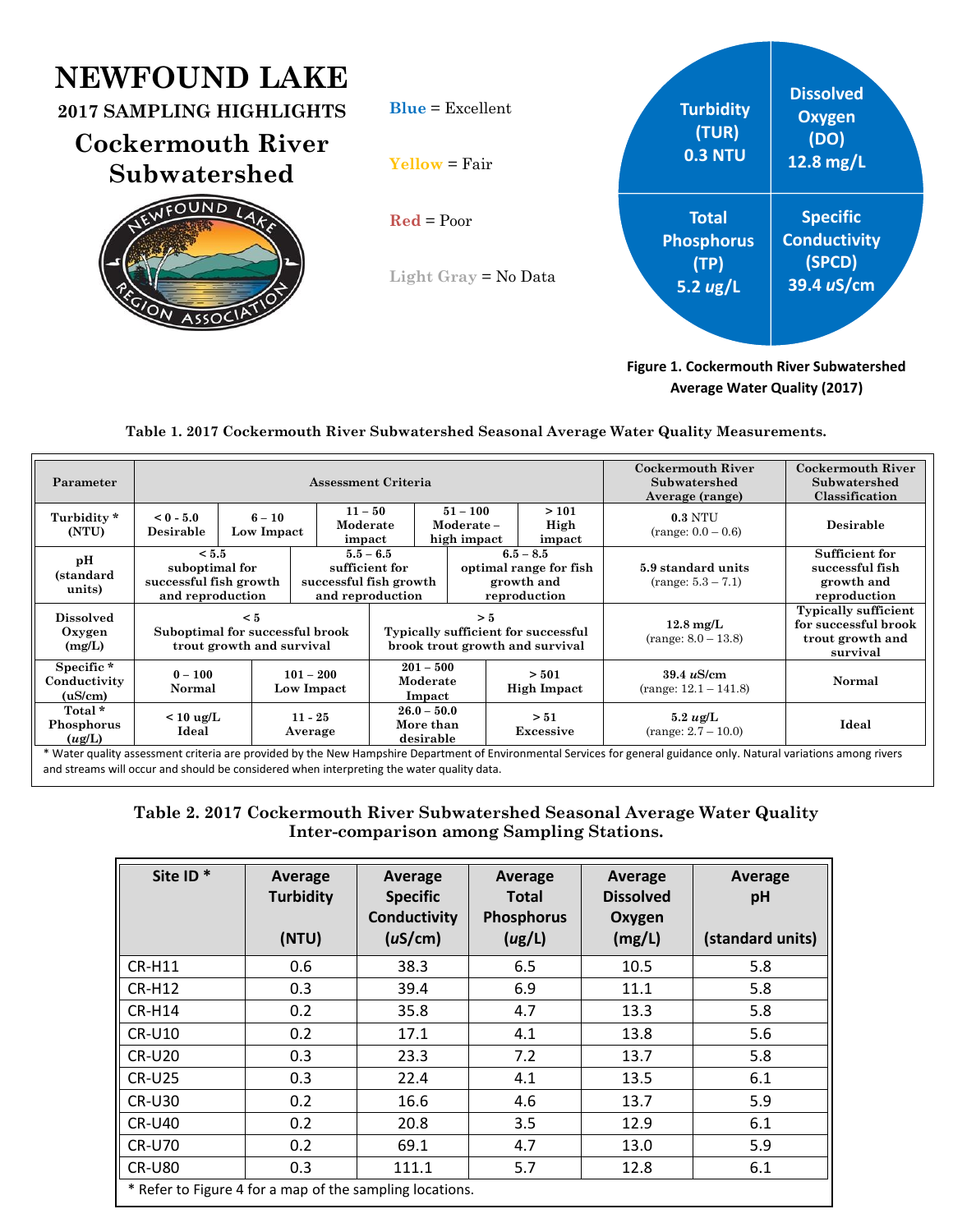#### **Cockermouth River Subwatershed Highlights**

The Cockermouth River subwatershed is the second largest river drainage network that feeds into Newfound Lake. The 18,088-acre Cockermouth River subwatershed is monitored with 10 active sampling locations that are positioned at various points along the Cockermouth River and its feeder streams. Sampling locations were selected to characterize the overall water quality and to screen for potential problem areas within the Cockermouth River subwatershed.

The 2017 Cockermouth River water quality measurements generally indicate high water quality among the sampling sites. However, notable variations in average specific conductivity (a surrogate for salt runoff) included elevated readings at Sites CR-70 and CR-80 (Figure 2). A comparison between the 2017 and the 2010-2016 average specific conductivity data indicates most of the Cockermouth River sampling locations are characterized by similar patterns between the current and historical data (Figure 2); sites with higher 2017 specific conductivity measurements were typically characterized by higher specific conductivity levels historically (Figure 2).

The 2017 average turbidity (suspended soil and other particles) levels and average total phosphorus (nutrient) concentrations were low in the Cockermouth River subwatershed (Figure 3).

Brook trout, an indicator of high quality water, have frequently been observed during field sampling visits to the Cockermouth River and the affiliated feeder streams. Dissolved oxygen concentrations measured in the Cockermouth River tributaries remained within the range considered sufficient to support the successful brook trout growth and reproduction. Lower dissolved oxygen concentrations were documented during the summer months and coincided higher temperatures and low stream flows.



**Table 3. Comparison of Seasonal Average Water Quality by Subwatershed (2017)**

| Subwatershed            | Average *<br><b>Turbidity</b> | Average *<br>Average *<br><b>Specific</b><br>Total<br>Conductivity<br><b>Phosphorus</b> |        | Average *<br><b>Dissolved</b><br>Oxygen | Average *<br>рH<br>(Standard |
|-------------------------|-------------------------------|-----------------------------------------------------------------------------------------|--------|-----------------------------------------|------------------------------|
|                         | (NTU)                         | (uS/cm)                                                                                 | (ug/L) | (mg/L)                                  | Units)                       |
| <b>Black Brook</b>      | 1.7                           | 167.8                                                                                   | 15.3   | 9.2                                     | 6.0                          |
| Cockermouth River       | 0.3                           | 39.4                                                                                    | 5.2    | 12.8                                    | 5.9                          |
| Dick Brown Brook        | 6.8                           | 37.6                                                                                    | 19.5   | 10.7                                    | 6.0                          |
| <b>Fowler River</b>     | 0.8                           | 28.2                                                                                    | 10.2   | 13.5                                    | 5.4                          |
| Georges Brook           | 1.1                           | 31.2                                                                                    | 8.0    | 12.4                                    | 5.6                          |
| <b>Hemlock Brook</b>    | 1.1                           | 42.4                                                                                    | 7.3    | 11.0                                    | 6.1                          |
| <b>Whittemore Brook</b> | 0.1                           | 31.1                                                                                    | 7.5    | 9.3                                     | 5.9                          |
| <b>Tilton Brook</b>     | 2.2                           | 131.6                                                                                   | 7.1    | 10.0                                    | 6.2                          |

\* The displayed water quality results are average values for all sampling locations within the respective subwatersheds.

#### **Recommendations for Property Owners:**

Implement Best Management Practices within the Newfound Lake watershed to minimize the adverse impacts of polluted runoff and erosion into the lake. Refer to "Landscaping at the Water's Edge: An Ecological Approach" and "New Hampshire Homeowner's Guide to Stormwater Management: Do-It-Yourself Stormwater Solutions for Your Home" for more information on how to reduce nutrient loading caused by overland run-off.

- http://extension.unh.edu/resources/files/Resource004159\_Rep5940.pdf
- http://des.nh.gov/organization/commissioner/pip/publications/wd/documents/wd-11-11.pdf